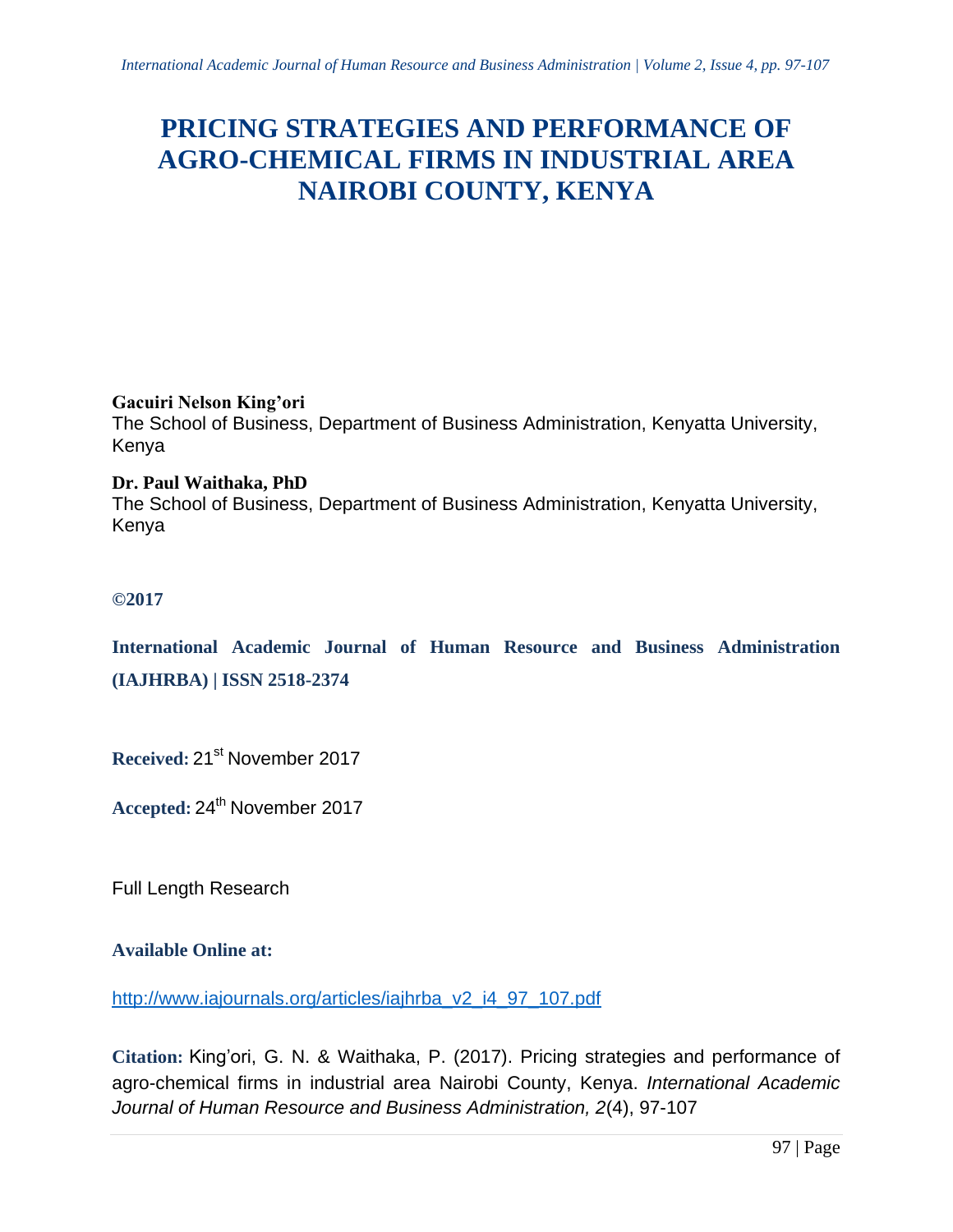## **ABSTRACT**

Superior performance is accomplished by serving client needs in an unexpected way. The more one of a kind the separation the more manageable the points of interest gathered since separation should definitely include costs which are recovered if the market will pay the vital premium costs. The study aimed to investigate the competitive strategies on performance of agro-chemical firms in industrial area, Nairobi, Kenya.The study sought to examine and document various competitive strategies used by agrochemical firms in order to compete in the market place. The specific objectives were to investigate the effect of pricing strategy on to performance of agrochemical firms in industrial area. The research design used was descriptive survey which is useful for fact finding. The study targeted 83 employees of Agrochemical firms and since the number of respondents were of manageable size the study used census. Questionnaires were utilized for gathering information which was dissected utilizing graphic and regression statistical tools and displayed utilizing tables. The data collection instrument was questionnaires. Graphs,

tables and pie graphs was utilized to exhibit frequencies and percentage while tables were readied utilizing every factor or pointer. Out of the 83 questionnaires that were issued 72 of were dully filled and returned to the researcher. This gave a response rate of 87%. This response rate concurred with Mugenda and Mugenda (2003) stipulation that a response rate of 70% and above is excellent. From the findings the respondents strongly agreed that their company purchase low cost raw materials to gain advantage on prices. Majority of the respondents strongly agreed that their organization uses dynamic pricing strategy to gain competitive. The study findings recommended that Agro chemical firms should meet the delivery cost of their products to the clients as this is a good way of building customers loyalty. In light of the study findings it is also recommended that Agro chemical firms offer price discounts in order to be competitive in the market and improve their performance.

*Key Words: pricing strategy, competitive strategy, performance of agrochemical firms*

# **INTRODUCTION**

Execution of business firms depends on available offer development, overall revenue, money related use, general consumer loyalty and to what degree the set organization destinations and objectives are being accomplished (Wheelwright, 2013). As per Thompson (2007), an inventive particular system that separates an organization from its adversaries and yields an upper hand is the organization's most dependable ticket for winning better than expected execution and without this an organization dangers being outcompeted by more grounded equals as well as being bolted into average money related execution. As indicated by Mibei (2011) the execution of any business association is influenced by the procedures which are set up inside that event and the techniques set up decide the long haul execution of a business firm. Execution is ordinarily measured utilizing guidelines which are normally nitty gritty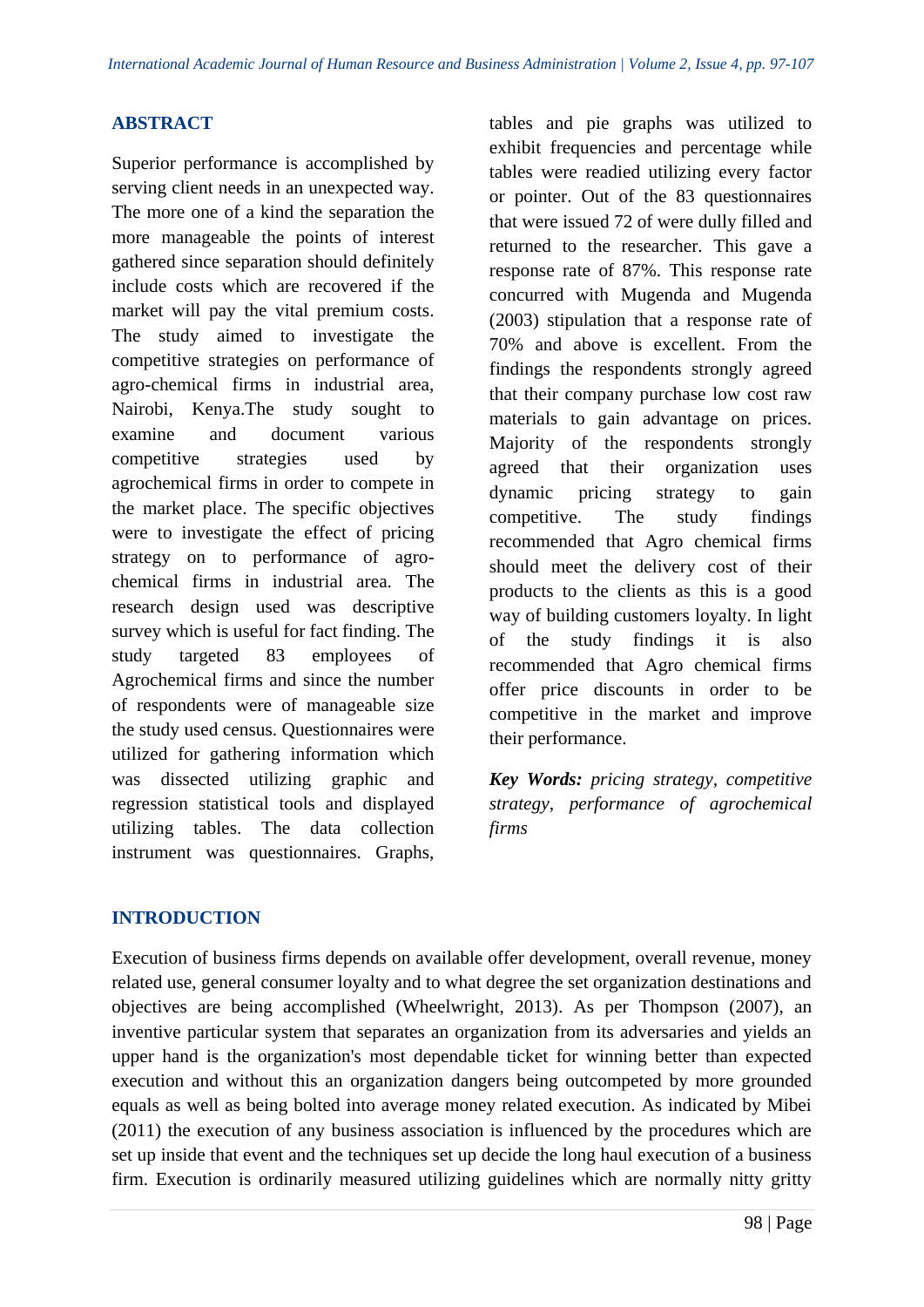articulations of key goals and they are a measure of acknowledgment execution comes about (John, 2010). The measures that are utilized to survey authoritative execution rely upon the association and the destinations that should be accomplished. The organization destinations and objectives are set amid the technique detailing of the vital administration process and they can incorporate piece of the pie, item advancement, net revenue, cost diminishment and authority just to specify a couple (Githae, 2012).

According to Thompson (2010) there are two particular execution principles; there are those that identify with budgetary administration and others that identify with vital execution. The key execution pointers are the results that show if an organization is fortifying its market standing, focused essentialness and future business prospects. Concentrates that have been done on hierarchical execution have utilized an assortment of money related and nonbudgetary achievement measures. In those investigations money related measures incorporate Profit, turnover, degree of profitability ROI, and stock turnover while the non-budgetary measures incorporate inventiveness and market standing.

As indicated by Hunger and Wheelen (2009) the most regularly utilized measure of corporate execution are the rate of return of investment ROI, Earnings per share EPS and the return on equity ROE. The rate of return on investment (ROI) is the consequence of partitioning net salary before impose by add up of assets while EPS is equivalent to the gaining accessible to basic investors isolated by weighted normal number of offers of regular stock standing. Profit for value demonstrates the relationship of the net wage to normal investors' value (Hayes, 2009). Turnover is the deals or gross income of the organization amid the budgetary period under audit. A higher turnover infers expanded volume of offers because of expanded amounts sold or expanded costs.

The business increment because of an increased demand of the organization items which reflect development of the organization. Net benefit is the acknowledged salary net of all cost, enthusiasm on profundity or duty and it demonstrates how well an organization has controlled its expenses with an end goal to augment the investor's riches (Cooper, 2010). Piece of the overall industry cost is one of money markets based pointers which are viewed as most fitting or touchy measures as the mirror the riches age for investors (Ghalayani, 2012). This piece of the overall industry cost is directed by the request the organization partakes in the stock trade and this applies to recorded organizations and the higher the estimation of the pieces of the overall industry, the higher the execution, accordingly many individuals might want to buy shares and the shares value goes up (Schindler, 2010).

# **Organizational Performance**

Execution can be characterized from multiple points of view. It has been characterized as the measure of utility or advantages got from the firm or the association by its partners (Rashid, Islam and Anderson, 2008). The proceeded with reasonability of an organization relies upon its capacity to acquire satisfactory profit for its advantages and capital. Great income execution empowers an establishment to finance its development, stay aggressive in the market and recharge and increment its capital assessment of profit.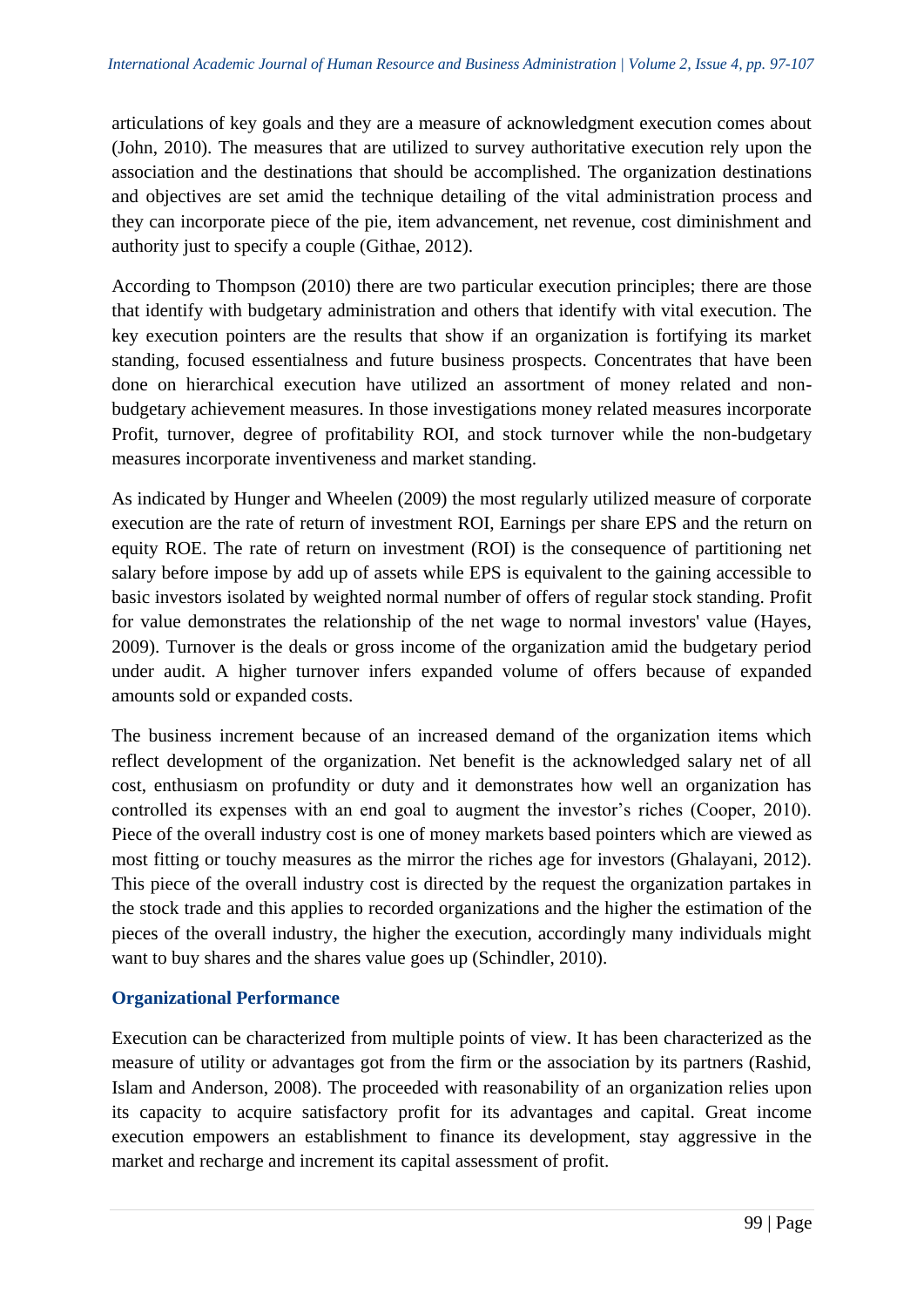The execution depends heaps of key benefit measures, for example, return on assets and return on equity to industry benchmark and associate gathering standards. As indicated by Kagalwala and Ram, (2003) numerous foundations all through the world have vanished because of shortcomings in board parameters of hazard administration capacities. Establishments that must survive require Higher Return on Assets (ROA). This is a net after duty benefit separated by ads up to resources. It is a basic pointer of gainfulness. Organizations, which utilize their advantages productively, will tend to demonstrate a proportion higher than the business standard.

## **Performance of Agrochemical Firms in Kenya**

The agricultural firms continues to dominate Kenya's economy, albeit just 15 percent of Kenya's aggregate land territory has adequate ripeness and precipitation to be cultivated, and just 7 or 8 percent can be delegated first-class land. In 2006 very nearly 75 percent of working Kenyans made their living on the land, contrasted and 80 percent in 1980.

Horticulture is the second biggest supporter of Kenya's total national output (GDP), after the administration part. In 2005 horticulture, including forestry service and fishing, represented around 24 percent of GDP (and additionally for 18 percent of wage business and 50 percent of income from trades (CBS Statistical Abstracts, 2009). Kenya agrochemical imports in December 2015 was over U\$D 52.4 (Ref PCBP import data 2015). Interest for horticultural chemicals depends basically on interest for different yields, which thus relies upon edit costs. The gainfulness of individual organizations is connected to productive operations and marketing. The huge makers have extensive economies of scale underway. While littler organizations can contend viably by making claim to fame chemicals which separate themselves from others, repackaging to littler pack sizes to meet client requests, among different methodologies.

Competition in Agro-Chemical industry has experienced a tremendous change. The landscape in this industry has been changing with companies from China and India joining the local market. Expanding rivalry and item multiplication, and changing client desires are only a couple of the issues that have changed the aggressive scene of the commercial center (Humphery, 2013). The Financial performance of Agro-chemical firms can be measured through the Return on asset (ROA), operational self-sufficiency, financial self-sufficiency, Return on equity (ROE). ROA measures and tracks MFIs ability to generate income based on its assets. ROA is the most appropriate measure of financial performance. The reason why ROA is the most appropriate measure is due to the fact that it gives a more extensive point of view contrasted with different measures as it rises above the center action of rural firms.

The present condition can be classified as hyper-focused, where edge pressure turns out to be especially intense and vulnerabilities that were already covered up by solid monetary conditions end up plainly uncovered. Guaranteeing proceeded with reasonability and improving monetary execution in under perfect economic situations is generally anticipated on how much organizations make upper hand that can separate its items and administrations from the competition (Humphery, 2013).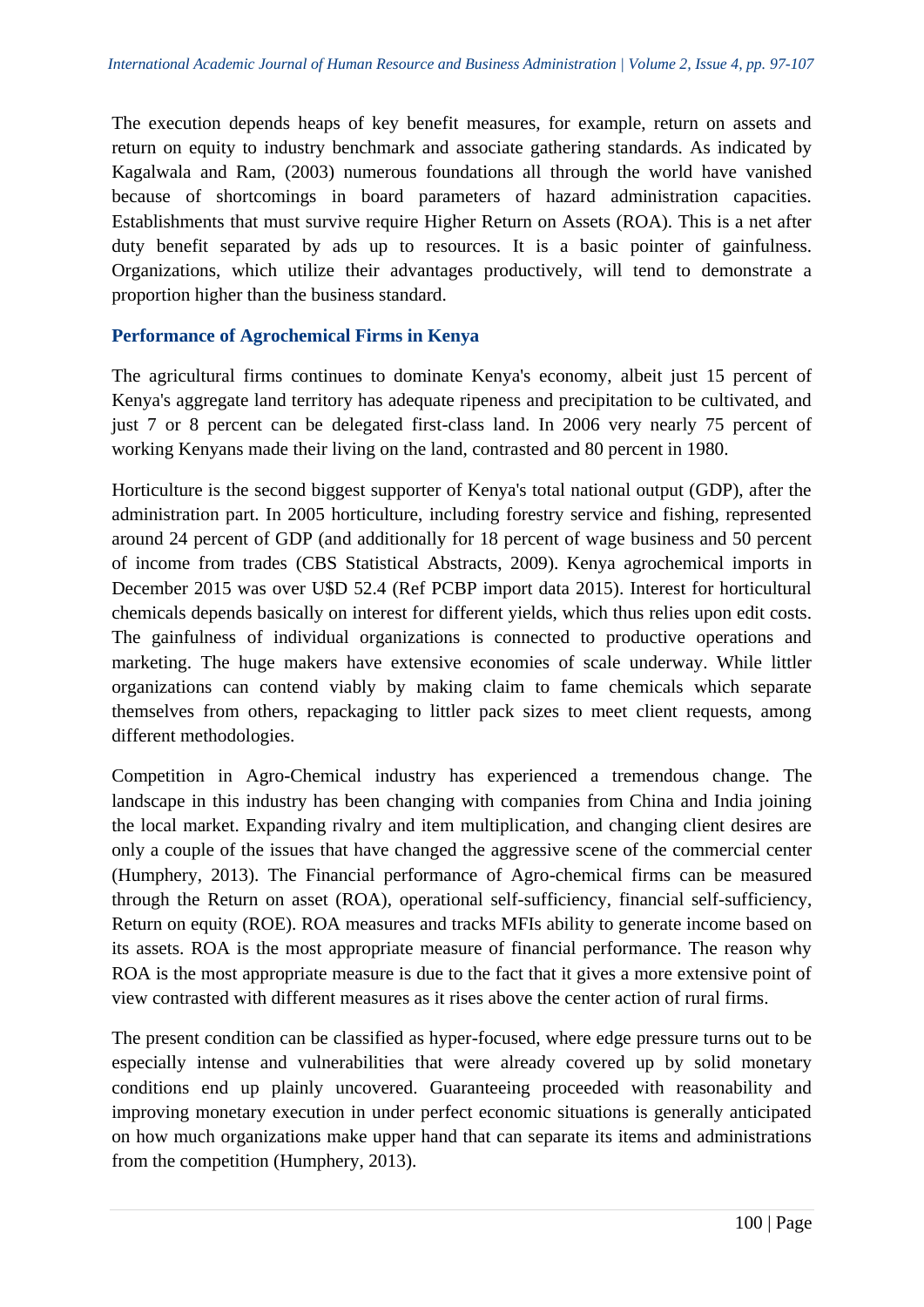# **STATEMENT OF THE PROBLEM**

Agro-chemical firms in Kenya have been facing a number of challenges due intense competition and entry of common and related companies from China and India thus resulting in decline in the sales per year. This has been brought by the Agro-chemical firms experiencing change in customer expectations, proliferations and increasing generic products in the industry leading to cut throat competition within the industry. Inability to plan properly due to changing customer expectations and the need for real time, accurate planning, scheduling, repackaging in different pack sizes and deliveries to distributors is a challenge to these firms (David, 2011)

There are different investigations which have been done on aggressive methodologies crosswise over different settings and divisions in the globe. Nonetheless, in Kenya, an examination by Murage (2011) concentrated on the focused methodologies in the oil business and found that administration stations utilize separation as a strategy for getting upper hand over other administration stations. Muttaka (2012) conveyed an examination on aggressive methodologies utilized by Multinational firms in Kenya. The study findings, established that multinational firms in the agrochemical industry have been using differentiation strategy to gain competitive advantage and compete effectively in the Kenyan market. Karanja (2012) assessed the factors influencing market performance and hence market share of companies marketing agrochemicals in the floriculture industry in Kenya. Many agrochemical companies continue to struggle not being aware of the challenges in agrochemical industry, as it is closed and little information is available or published. Therefore, this study seeks to determine the effects of pricing strategies available to the agrochemical firms which will support their goal of improving the performance.

## **RESEARCH OBJECTIVE**

The main objective of the study is to investigate the effects of pricing strategies on performance of agro-chemical firms in Industrial area, Nairobi, Kenya.

# **THEORETICAL LITERATURE REVIEW**

## **Game Theory**

Diversion hypothesis can be characterized as a component of a huge assortment of hypothesis giving a formal dialect to portray cognizant, objective arranged, basic leadership forms including at least one or more players. The arrangement ideas got from diversion hypothesis might be thought of as regulating or engaging perspectives of multi-individual basic leadership (Shubik, 1972). Doorman (1990) additionally contends that an organization's quality at last could be set into two classes: cost favorable position or separation. Utilization of those qualities in either a wide (industry wide) or limit (advertise portion) scope brings about three non-specific procedures: Cost leadership, differentiation and focus. These three methodologies should be connected on a business unit level.

Porter's work was additionally created in 1985, with the esteem chain demonstrate, which concentrates on the exercises and elements of the firm, the fundamental factors that drive cost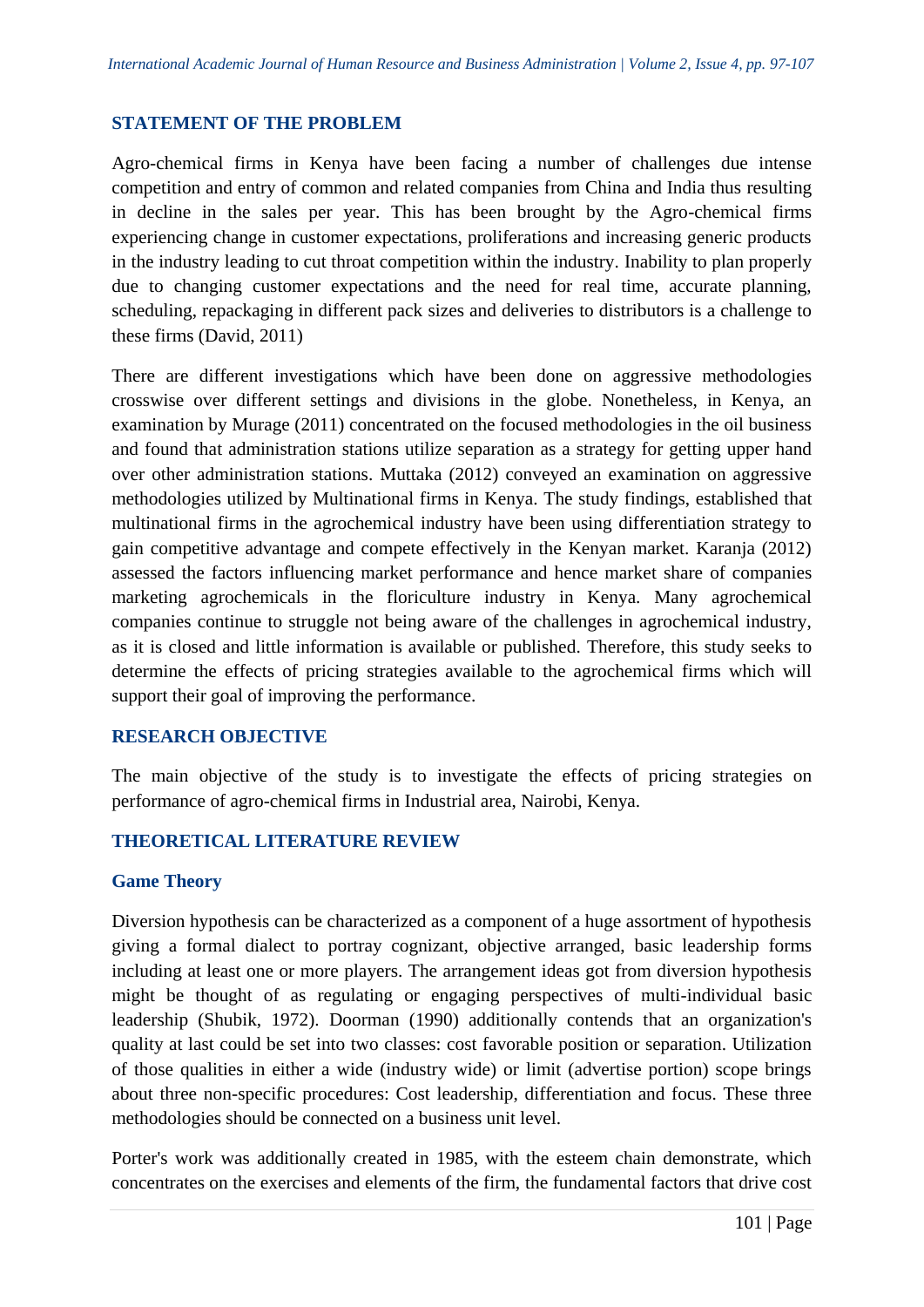and separation focal points. Intensive control and gathering of exercises empower firms to use cost and separation possibilities through the harvesting of scale favorable circumstances or the formation of inventive discussions. The Porterian system has been utilized broadly inside IS investigate. McFarlan (1984) proposes that IS can be utilized to control 'switching costs', and erect 'obstructions to section'. Porter and Millar (1985) contend that IT can be utilized to improve esteem affix exercises to increase upper hand through minimal effort or separation.

Agrochemical firms must ensure that a correct mix is done to ensure optimal productions level. This will allow the Agrochemical firms to outperform its competition with superior market position, skills and resources and which may include generic products (Porter, 2010).Natural controls have pushed agrochemical organizations to embrace a level of corporate duty and responsibility. Many firms received and actualized earth capable methodologies because of target market expectations (D'Souza, 2006; Bansal & Roth, 2000). Clearly the companies are adopting environmental practices over and above government compliance requirements to the benefit of the consumer and give the firm a competitive advantage. Diversion hypothesis is the way toward displaying the key association between at least two players in a circumstance containing set guidelines and results, this theory is applicable to this study since Agrochemical firms in the Industrial Area, Nairobi are competing in the same industry and their strategic decisions in pricing strategies will lead in either a gain or loss in the market share, variation in performance and ability to compete effectively with generic products imported in the country. The payout for Agrochemical firms is the increased market share and improved performance that is quantifiable in terms of profitability, these strategies are supposed to be applied on a business unit level.

# **Kirzner's Alert Theory of Entrepreneurship**

Kirzner (1973) concentrated on noting the inquiry on whether a market economy works and in the event that it does, what might be the procedure that leads the economy towards balance. This hypothesis additionally watched that at first the economy is in disequilibrium and the opposition among 'alert' business person's prompts balance and those business sectors are not generally clear. There is no flawlessly educated delegate specialist and for change to happen the business visionaries require motivating forces and this impetuses originates from the distinction among operators as far as data and learning.

A change in the method of generation or move in inclinations prompts change (disequilibrium) in the market where at first there was equilibrium (Robinson, 2011). In the event that there is balance in the market there is nothing for the business people to do and no trade and benefit open doors for them since everyone will have the capacity to complete his at first decided trade designs. Yet, at whatever point the change has happened, some arranged exercises won't be figured out. An ascent in expectations for everyday comforts would eventually suggest an expansion sought after for items subsequently, giving more prominent chances to organizations to make benefits (Hufbauer, 1981). An economy witnesses changes in monetary exercises. This would suggest that if there should arise an occurrence of an ascent in monetary movement the request of the item will increment and thus the cost will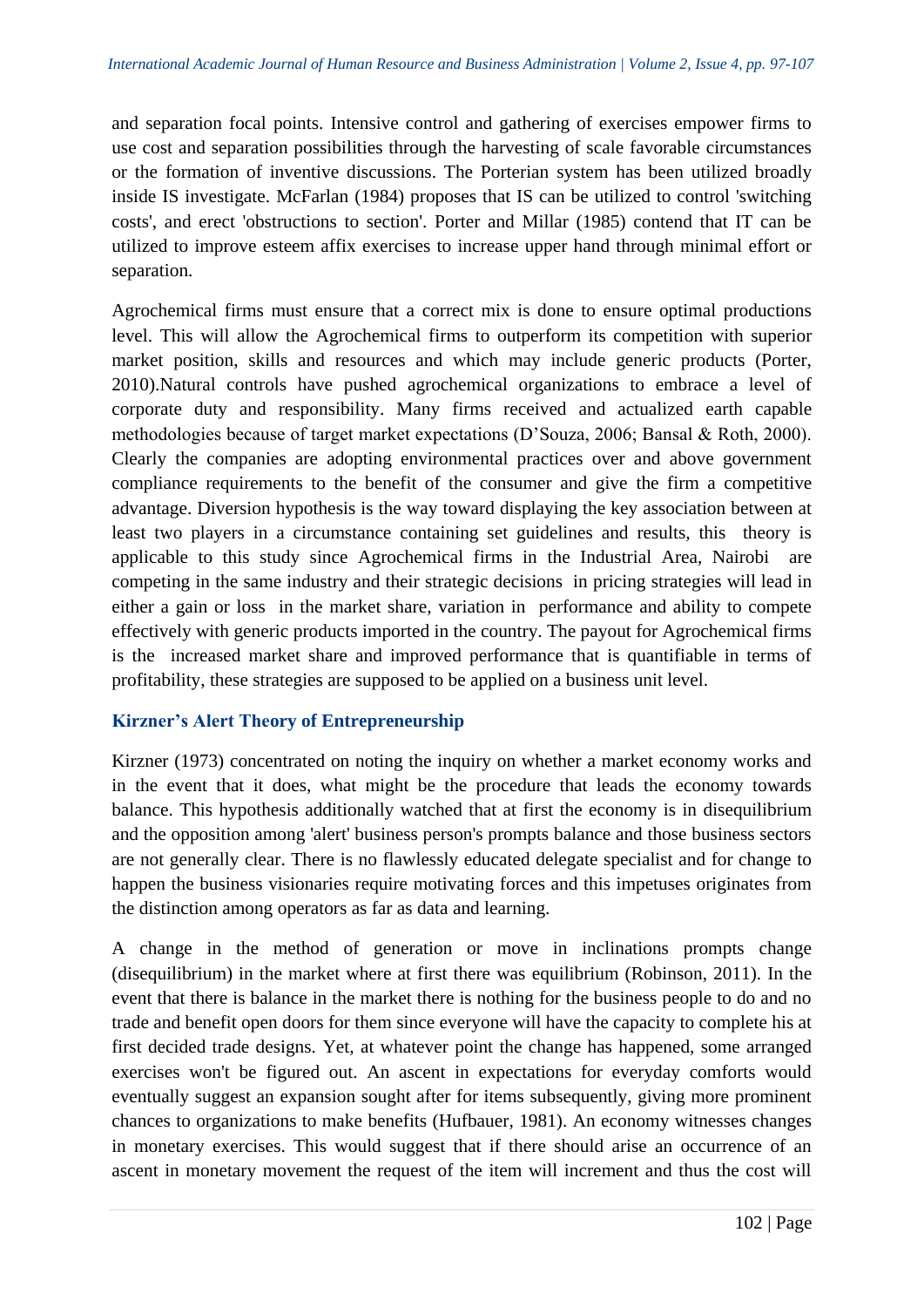increment. If there should be an occurrence of diminishment sought after, the costs will go down. Business procedures ought to be produced remembering these vacillations.

The idea in Kirzner (1973) hypothesis of business enterprise is sharpness that leads people to make disclosures that are profitable in the fulfilment of human needs. The part of business visionaries lies in their sharpness to unnoticed open doors. Business visionaries work to abuse these open doors, in this way wiping out blunders, with the goal that the economy moves towards equilibrium. Kirzner theory of entrepreneurship is applicable in Agrochemical firms in Industrial Area, Nairobi, as managers are alert to opportunities and takes conscious steps in decisions making taking the necessary pricing strategies to improve their performances and out compete their competitors. The more one of a kind the separation the more the favourable circumstances gathered since separation should definitely include cost which are recouped if the business will pay the top notch costs (Thompson, 2010).

# **EMPIRICAL LITERATURE**

As indicated by Agwu and Carter (2014), among the four Ps, cost is the main pay generator and it is the esteem appended to an item. Moreover, cost is the measure of cash charged for an item or administration. It is the entirety of the considerable number of qualities that clients surrender keeping in mind the end goal to pick up the advantages of having or utilizing an item. Dough puncher, (2012) think about noticed that, cost is the instrument which guarantees that the two powers (request and supply) are in balance. As indicated by Santon (2011) cost is just an offer or a trial to assignment the beat of the market. It is the fiscal incentive for which the vender will trade for a thing (Agbonifoh, 2012).

Haws and Bearden (2011) consider discovered that, dynamic valuing as a system in which costs change after some time, customers, as well as conditions. It can likewise be alluded to as modifying costs consistently to meet the attributes and needs of individual clients and circumstances (Kotler and Armstrong, 2012). Elmaghraby and Keskinocak, (2013) in his examination recognized the two dynamic valuing models: cost posted systems and value disclosure instruments. With cost posted systems they contended that, visit value changes are offered as take or leave costs, that is, the organization is still responsible for setting the cost. With value disclosure systems, for example, eBay, Priceline, or comparable arranged methodologies, they found that buyers have contribution to setting the last cost.

# **RESEARCH METHODOLOGY**

# **Research Design**

Research design is an organized plan for collecting data in order to give answers to research questions. It is a plan and strategy of enquiry which guides collection and analysis of data in a study. The research design was a descriptive survey. The design was embraced because descriptive studies are useful for fact finding and result in the formulation of important principles of knowledge and solution to significant problems (Orodho, 2003). Kothari (2003) observes that spellbinding methodology is intended to get data concerning the present marvel and wherever conceivable to reach substantial determinations from certainties talked about.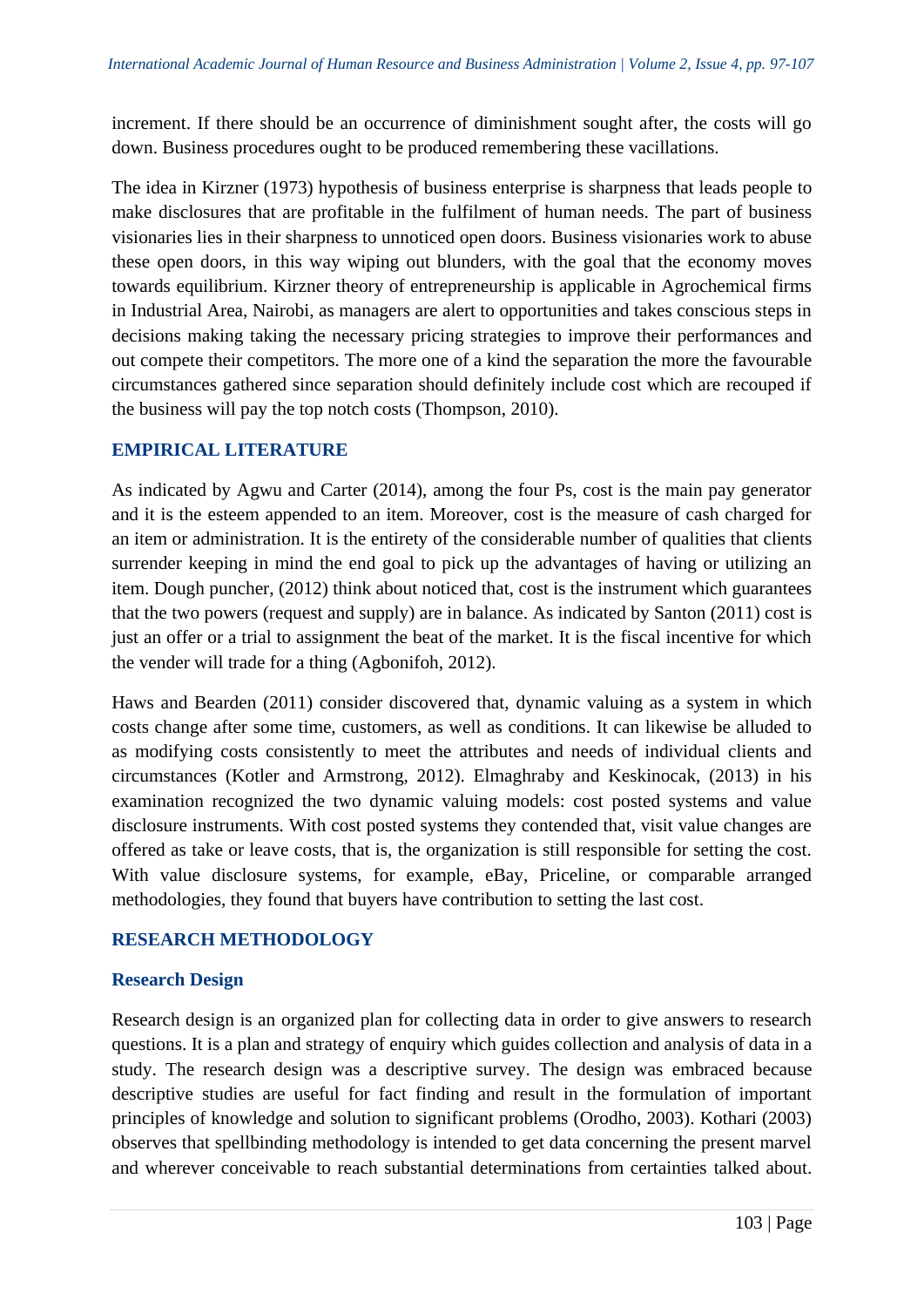This strategy is favored in light of the fact that it makes enough arrangement for insurance against inclination and amplifies unwavering quality.

## **Target Population**

According to Mugenda (2009) population is an entire group of individuals, events or objects with common observable characteristics. It is a group of individuals, persons, events, objects or items from which samples are drawn from for measurement and constitutes the items the researcher makes inferences from (Cooper & Schindler, 2014). Therefore the target population for the study was eighty three employees of the seven agrochemical firms in the industrial area Nairobi, Kenya. The researcher selected senior manager, middle level managers and low level management staff from each firm, giving the study a target population of eighty three respondents. Since the respondents are few and of manageable size the study was a census.

## **Data Collection**

Data collection is the way toward social occasion and measuring data on factors of enthusiasm for a set up systematic fashion that empowers one to answer expressed research addresses and assess their results. The study used self –administered closed and open ended questionnaires as main instrument for data collection through drop and pick method in which the respondents will reply in writing. A self-regulated survey is simply the best way to fortify provide details regarding individuals' feeling, states of mind, convictions and qualities (Sproul, 1998). It is less biased and respondents have adequate time to give well thought out answers and those who are not easily approachable can also be reached conveniently (Kothari, 2004). A questionnaire is the best instrument compared to others as it acts as a future reference of a study done, is economical in realizing a large sample within a very short time and anonymity of respondents when filling the questionnaire agitates them to be honest.

## **Data Collection Procedure**

The researcher utilized an exploration associate who dropped them to the respondent, give them an opportunity to finish, and after that the researcher picked the poll at a later date. The researcher likewise utilized shut and furthermore opens finished inquiries which permit gathering of subjective information.

## **Data Presentation and Analysis**

Research findings were presented through charts, graphs, tables and percentages. It is advisable to use a computer to analyze data in order to save time and increase accuracy of results (Mugenda, 2003).For the purpose of this study, data collected was fed into computer programs through the SPSS for easy analysis and interpretation. Connection and regression examination was utilized as a method for surveying the connection between aggressive methodologies and budgetary execution. Pearson's connection was utilized to depict how the factors are connected and the quality of the connections. Various relapse models was utilized to decide if the arrangement of autonomous factors together anticipates the reliant variable.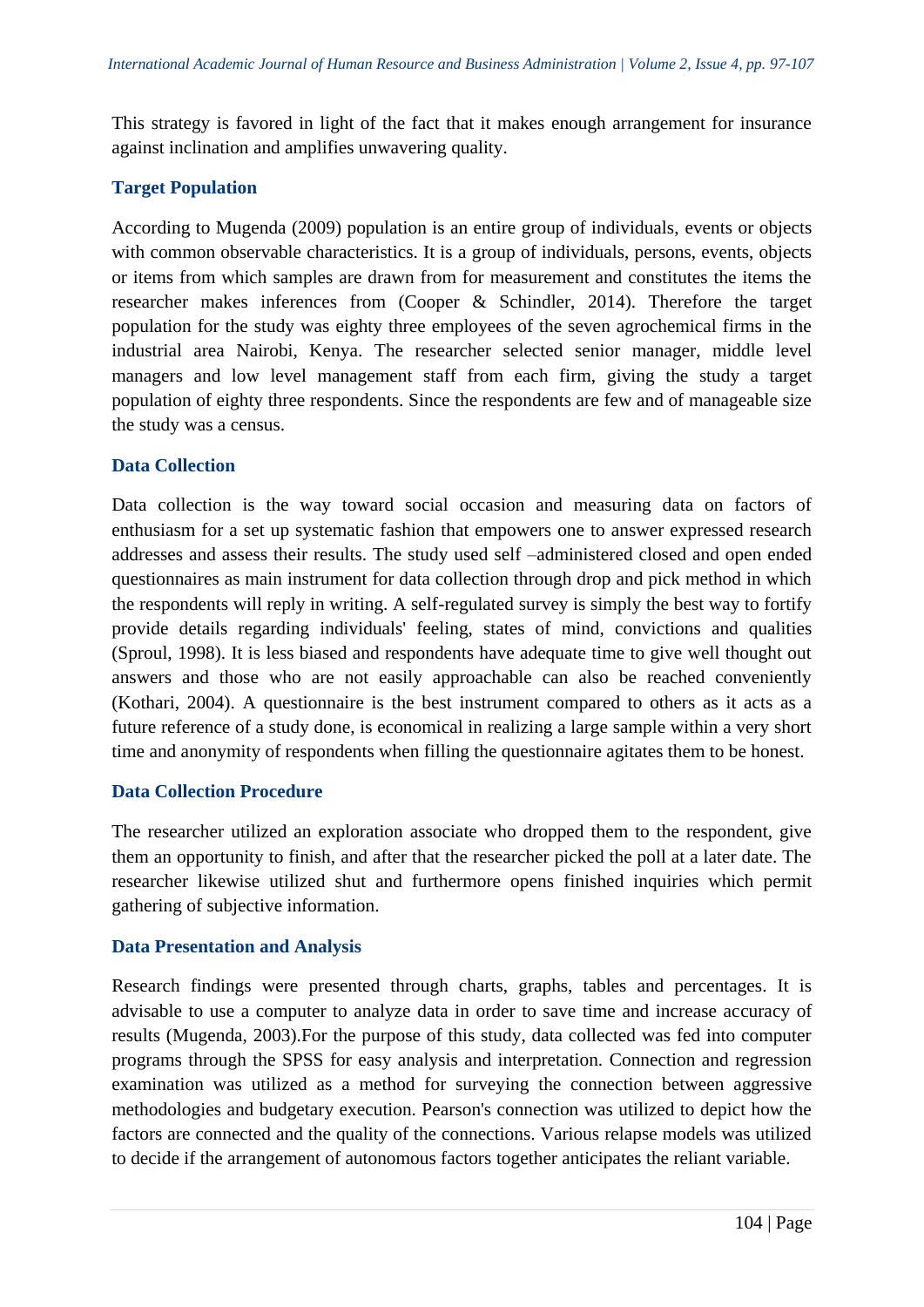The regression model was in the form:

 $Y = \alpha + \beta_1 X_1 + \beta_2 X_2 + \beta_3 X_3 + \beta_4 X_4 + \varepsilon$ 

Where:  $\alpha$  - Is the constant or intercept;  $\beta_{1-4}$  - Are the regression coefficients or change induced in Y by each  $X_{1-4}$ ;  $X_1$  - Differentiation strategy;  $X_2$  - Cost leadership strategic;  $X_3$  - Pricing strategy;  $X_4$  - Market focus strategy; Y - Performance of Agrochemical firms; ε - Is the error term

## **RESEARCH RESULTS**

The investigation accumulated subjective and quantitative information. Elucidating measurements, for example, mean, standard deviation, recurrence and rates was utilized as a part of investigating quantitative information. Then again, subjective information was examined utilizing content examination. Information was displayed utilizing recurrence tables and structured presentations. To improve information taking care of, Statistical Package for Social Sciences variant was utilized because of its capacity to deal with both little and voluminous information (Dempsey, 2003). Inferential measurements were likewise be done to set up the idea of the relationship that exists between factors. Information was translated with the assistance of importance P-values, if the P-esteem is under 0.05 the factors was considered noteworthy to clarify the adjustments in the reliant variable. The coefficient of assurance  $(R^2$  or  $r^2)$  was utilized to break down the rate in which the autonomous factors decides the reliant variable. It demonstrated the extent of the fluctuation in the reliant variable that is unsurprising from the free factor. Pearson's (r) relationship examination was utilized as measure of the direct connection between factors X and Y. Where the(r) value is between  $+1$ and −1, where 1 is total positive linear correlation, 0 is no linear correlation, and −1 is total negative linear correlation.

The descriptive statistics considered were mean and standard deviation. Mean was used to establish the average value of the data while standard deviation gave the dispersion in the data. High mean presents majority of the respondents strongly agreeing with the statement presented to them while low standard deviation translates to low spread of their response. From the findings majority of the respondents strongly agreed that their organization uses dynamic pricing strategy to gain competitive advantage with a mean of 4.131 and a standard deviation of 0.652. Many of the respondents agreed that their organization uses cost plus pricing strategy in pricing their products with a mean of 3.901 and a standard deviation of 1.234. Many of the respondents agreed that their company uses market penetration pricing strategy when pricing products with a mean of 3.711 and standard deviation of 1.234.

# **CONCLUSIONS**

Pricing strategy significantly affects performance of Agrochemical firms. Majority of the respondents strongly agreed that their organization uses dynamic pricing strategy to gain competitive. Many of the respondents agreed that their organization uses cost plus pricing strategy in pricing their products. Many of the respondents agreed that their company uses market penetration pricing strategy when pricing products.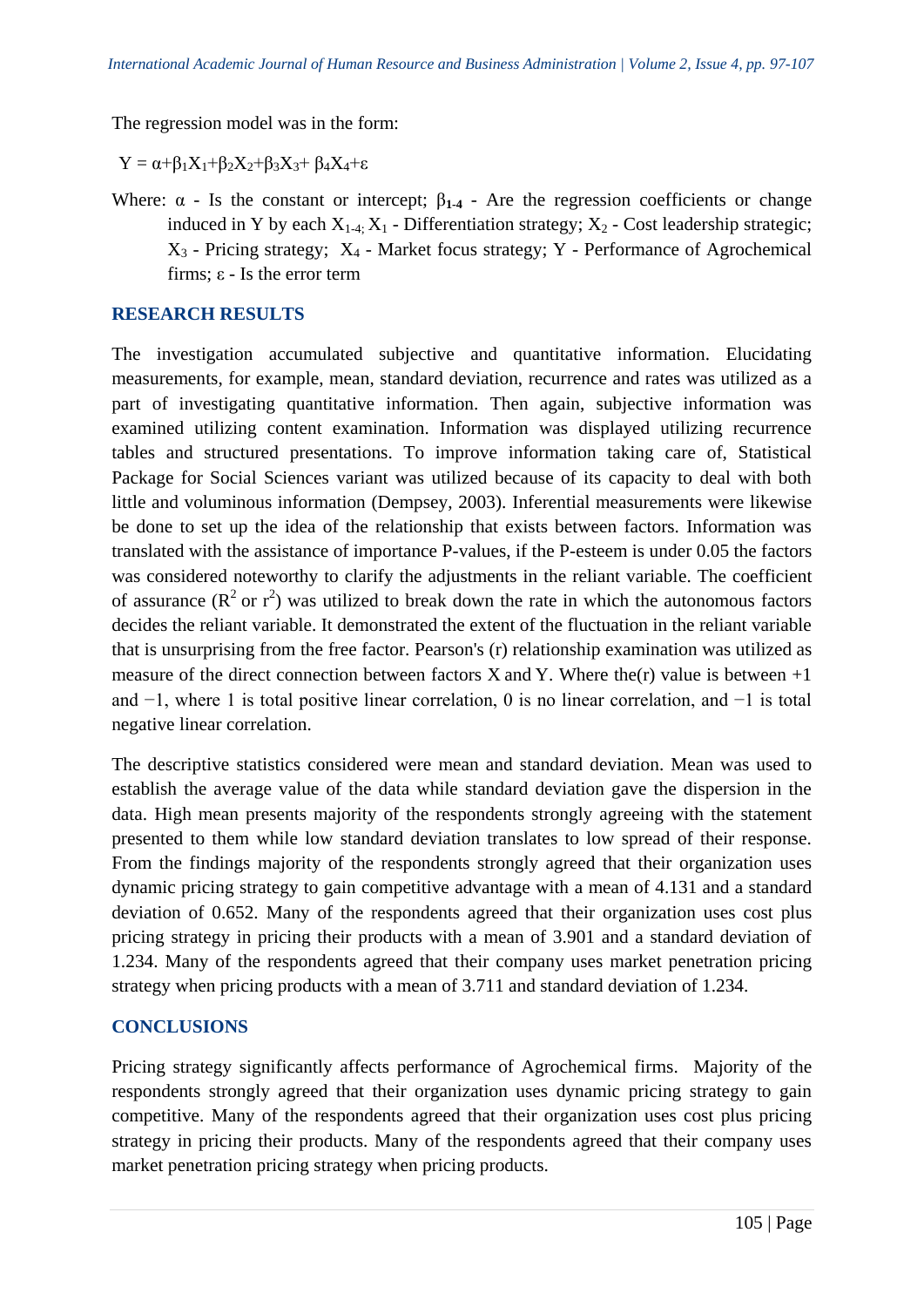## **RECOMMENDATIONS**

The study shows that Agro chemical firms in Kenya should use more of the pricing strategy in order to enhance their performance and this is based on the strong relationship between pricing strategy and performance. From the study findings it is also recommended that Agro chemical firms should meet the delivery cost of their products to the clients as this is a good way of building customers loyalty. In light of the study findings it is also recommended that Agro chemical firms offer price discounts in order to be competitive in the market and improve their performance.

Since majority of the firms use on price discounts, it is recommended that Agrochemical firms use the method to avoid losing out to other competitors in the market. Firms that use price discounts will have the price of their products better priced than their competitors.

#### **REFERENCES**

- Agwu, & Carter, Z. (2014). *Competitive strategy and competitive advantages of small and midsized manufacturing enterprises in Slovakia*. In *ELeader*. Slovakia: International Leadership and Networking Conference.
- Andrews, K. (2013). The Concept of Corporate Strategy (2nd ed). *Journal of Social Issues,* 32(2), 1-5.
- Ansoff, H, & Mc Donnel, E. (2010). *Implementing strategic management* (2nd ed). London: Prentice hall.
- Barney, & Hesterly, (2012).*Strategic Management and Competitive Advantage:* Concepts and Cases (5th Edition)
- Cooper, D.R. and Schindler, P.S. (2010). *Business Research methods* (7th ed). New York: Irwin/ McGraw-Hill.
- David, F. R. (2011). *Strategic Management* (18th ed). Prentice hall, Upper River.
- Githae R, (2012). *Strategic Responses by the Kenya Broadcasting Corporation to increased Competition* (unpublished dissertation MBA project). University of Nairobi, Kenya.
- Hayes, R. H. & Wheelwright S. C. (2013). *Restoring our Competitive Edge: Competing through SMEs.*Wiley, New York.
- Harvey, B.V.D., &Volberda. (2005). *Exploratory innovation, exploitative innovation, and ambidexterity: the impact of environmental and organizational antecedents*. Schmalenbach Business Review, ZFBF, 57(4):351.56
- Hunger, &Wheelen M. (2010). *Competitive Advantage; Creating and sustaining superior performance.* Competitive Strategy. Free Press, New York